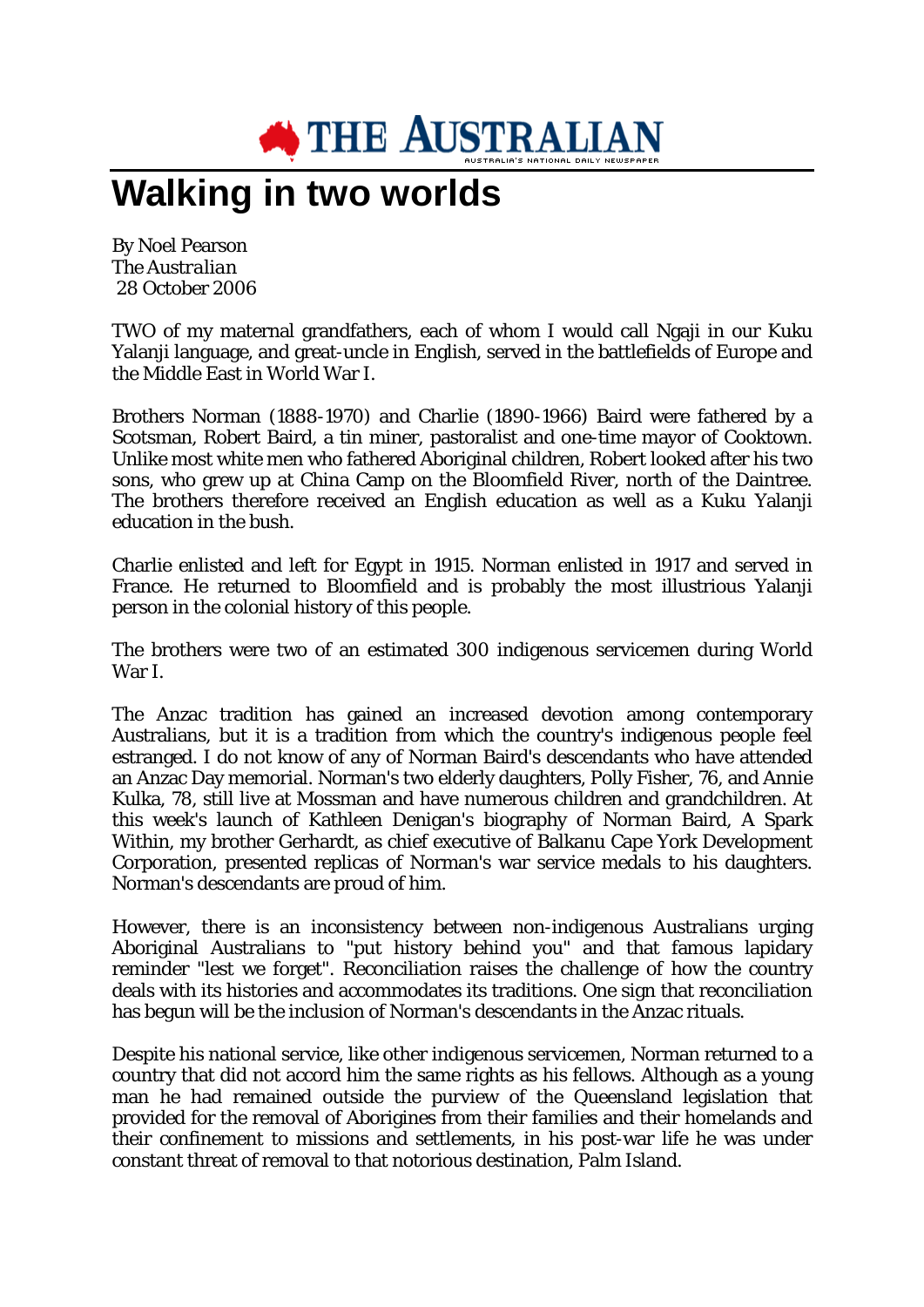Norman resisted the removal of Yalanji people from their homelands. He was considered a troublemaker and vigorous efforts were made to remove him. He often had to elude the authorities when attempts were made to force his family's removal from Bloomfield. One of his sons, Joseph, was removed to Yarrabah Mission near Cairns at the age of 10. Norman was not to see him again for another 10 years, when he applied to the authorities to allow Joseph to visit him. Despite this treatment, Joseph later served his country in World WarII, as his father did.

In 1935 the deputy chief protector of Aborigines in Queensland sent an "order for the removal from Cooktown to Yarrabah of a half-caste Aboriginal named Norman Baird" to the minister for signature. In the removal order, the deputy chief protector mentioned allegations that Baird had threatened other Aborigines. But the first and main reason given in the order was that Baird "exercises a considerable amount of control over the natives in the district. His control, however, is not conducive to the other natives' welfare as he compels them to support him and also to give warning of the approach of the police at any time in order that any native sought by the police can be allowed to escape. He has also interfered with the employment of Aboriginals on fishing vessels." The removal order included a caution that "this half-caste is particularly intelligent".

It is clear from his long struggle with the authorities that Norman felt his war service entitled him to respect as a citizen and he felt his people were treated unjustly.

Despite this, during World War II he enlisted to serve the country, a country in which his son had been taken from him against his wishes.

Norman's agitation of the authorities through the course of his life caused me to reflect on this fact: it is not possible for people who serve in national wars to not develop a sense of entitlement to proper citizenship. No greater commitment can people show to their nation than service in the armed forces. I am at one with Samuel Johnson, who famously averred: "Every man thinks meanly of himself for not having been a soldier."

As well as his steadfast advocacy for the needs of his people and his resistance to their maltreatment, Norman Baird was concerned about the survival of the language and culture of his Yalanji people. He compiled the first word list of Kuku Yalanji and translated many hymns and bible stories. A linguist who worked with Norman, Lynette Oates, remarked that he was "the only Aborigine I have spoken with who was fully bicultural and fully bilingual".

Oates's formulation "fully bicultural and fully bilingual" is precisely the vision that we have as the objective of our Cape York reform agenda. It is about the ability to walk in two worlds.

To prosper, Aboriginal Australians will have to be integrated in the national and global economies. But we also want to remain distinctly Aboriginal and retain the connection with ancestral lands.